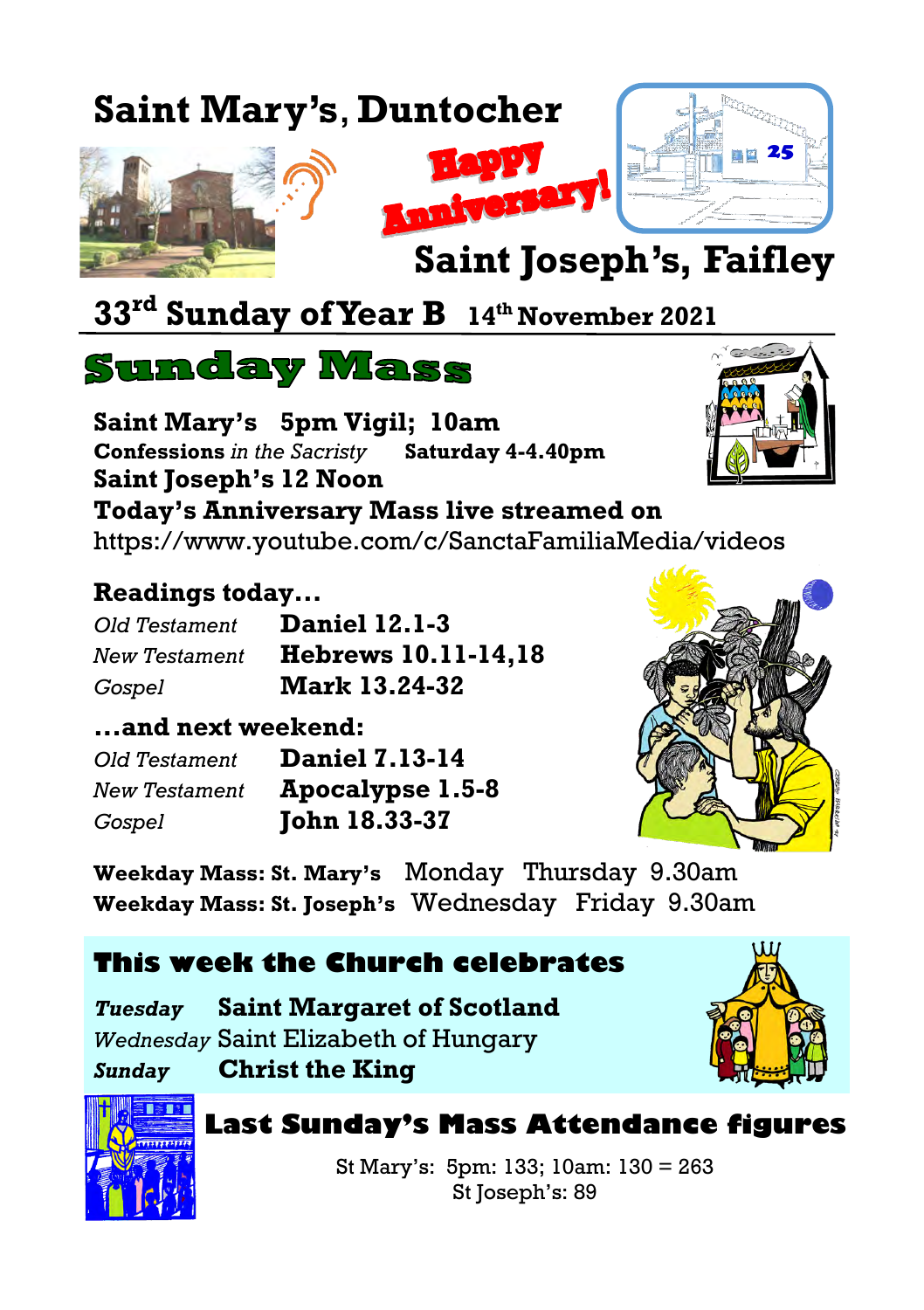### **Social Action Group project**

It is hoped that with donations, St Mary's can be toilet twinned with one area of a country in the developing world which does not have the basic sanitation. Sanitation projects vary depending on



the community's need but they all help people access a decent toilet and clean water and they always promote good hygiene.

#### **Justice and Peace Scotland**

"War should belong to the tragic past, to history: it should find no place on humanity's agenda for the future." *Pope Saint John Paul II*

### **The Scottish Catholic**

is now on sale in your church porch, costing £2. Please leave the money in the box provided . Thank you.

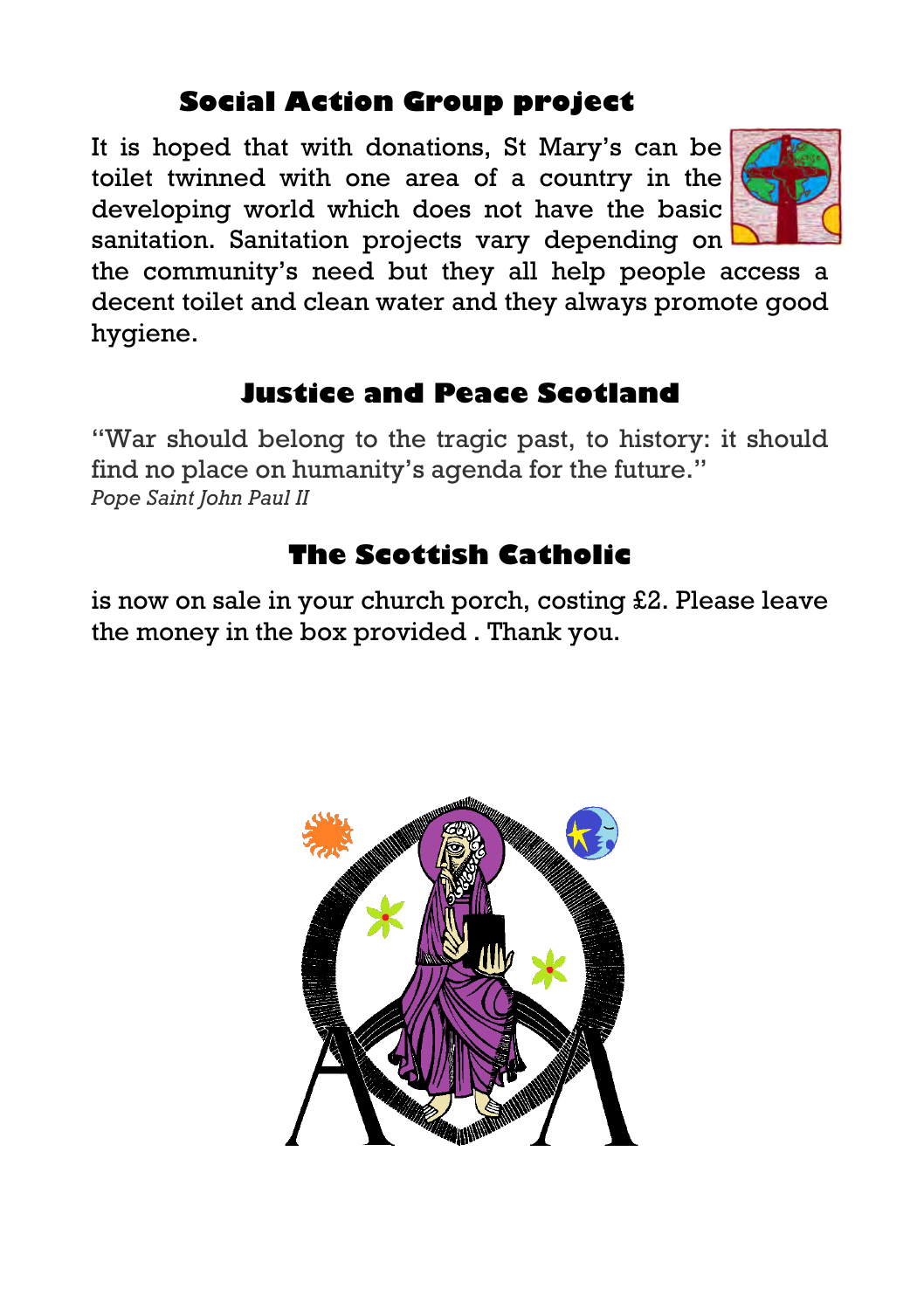#### **Thank You**

for your ongoing support…

Please think of payment through a bank.



We need you to tell us what to do with donations & intentions posted through the door.

#### **£ The Bottom Line £**

| Thank you for your generosity |                 |                            |         |              |  |  |
|-------------------------------|-----------------|----------------------------|---------|--------------|--|--|
| <b>St Mary</b>                | <b>Gift Aid</b> | <b>Collection Donation</b> |         | <b>Total</b> |  |  |
| <b>1st</b>                    | £100            | £827                       | £O      | £927         |  |  |
| <b>October</b>                | <b>Banked</b>   | Only appears monthly       |         | £2006        |  |  |
| $2nd*$                        | £O              | £461                       | £O      | £461         |  |  |
| <b>October</b>                | <b>Banked</b>   | Only appears monthly       |         | £394         |  |  |
| <b>St Joseph</b>              | £0              | £439                       | £0      | £439         |  |  |
| October                       | Banked♦         | Only appears               | monthly | £170         |  |  |

*To support us and reduce cash handling by our volunteers, you can pay through your bank to:* Royal Bank of Scotland Sort Code for all …. 831710 **St Mary's Parish ………………..** Account 00253583 **St Mary's Building Fund ……...** Account 00254571 **St Joseph's Parish ……………….** Account 00253591

#### **Second Collections**

Today & Next Weekend: Parish\* 28<sup>th</sup> November Catholic Education 12<sup>th</sup> December Pastoral Care Trust<br>19<sup>th</sup> December Christmas Ouarterl Christmas Ouarterly

#### **If you want to keep your church & hall open**

- $\overline{M}$  There are rows at the back of the church for those who prefer more space
- $\overline{\mathcal{A}}$  By law, we need your name and a phone number.
- $\triangledown$  Facemasks must be worn in Church and mainly in hall.
- $\boxtimes$  No Holy Water, Sign of peace, Chalice, Confessionals
- $\Psi$  Please stay safe, cautious and charitable......If you don't feel well, *for whatever reason or suspicion*, please don't come to anything in your church or hall.
- $\overline{\mathbb{Y}}$  Keep yourself safe and aim to keep others safe as well.
- $\overline{\mathbb{Z}}$  Being double jagged doesn't mean we can't fall ill or make others ill.
- $\triangledown$  Please be sensible, charitable and responsible. Thanks!